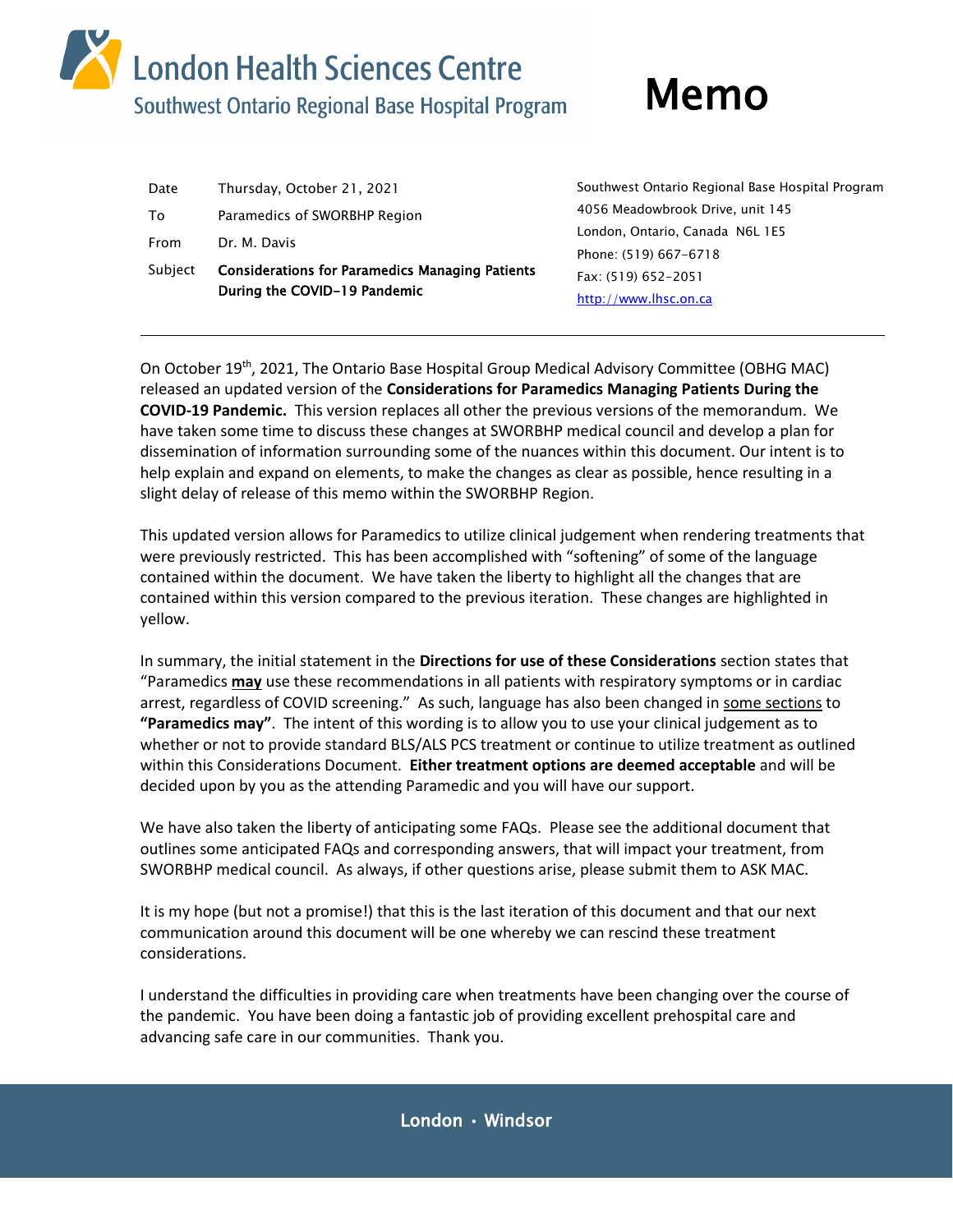On behalf of SWORBHP Medical Council

Magghi

Matthew Davis, M.D., M.Sc., FRCP(C) Regional Medical Director, Southwest Ontario Regional Base Hospital Program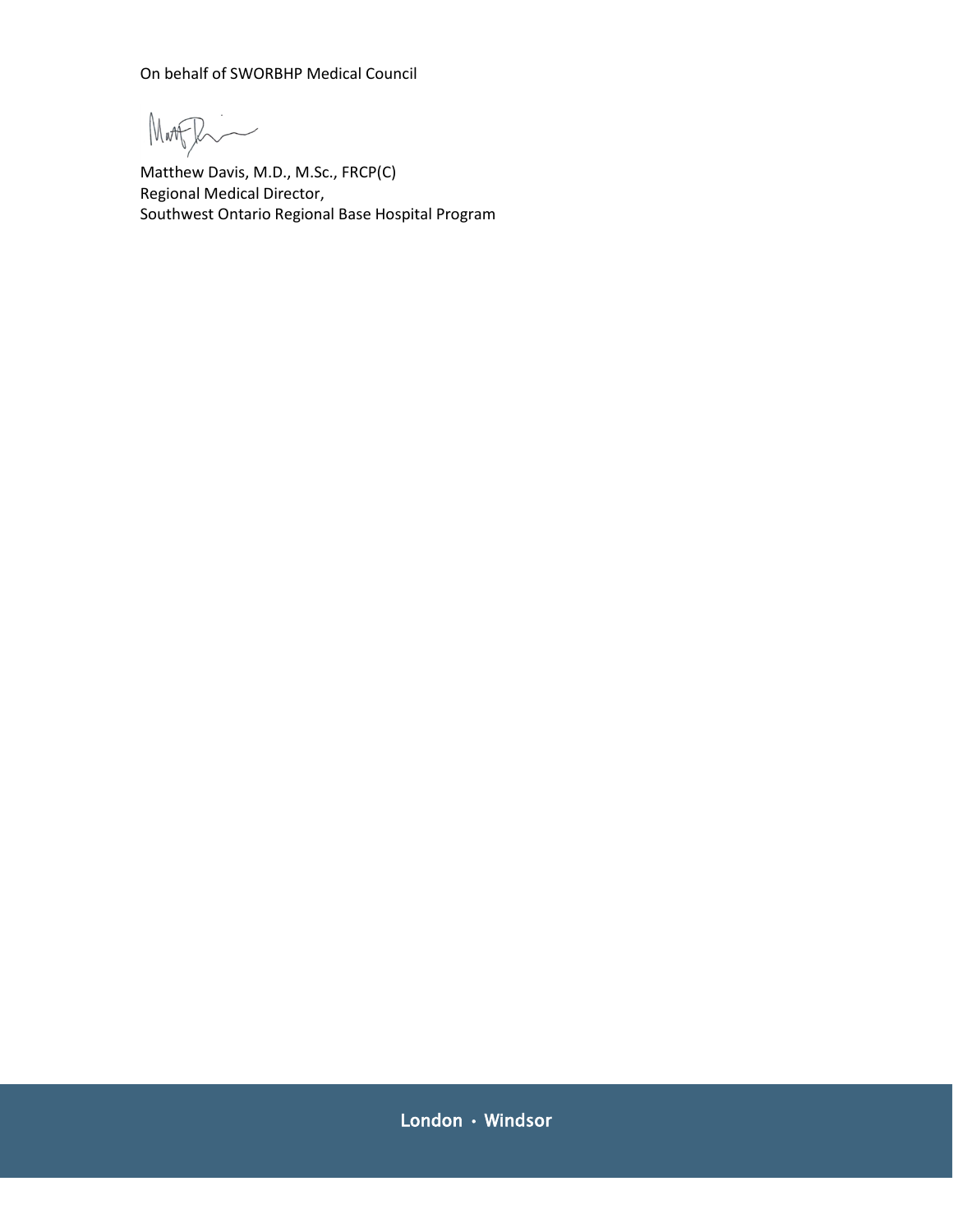## ASK MAC Questions and Answers

### **Question**

If I believe that CPAP will benefit my patient and the risk of COVID-19 is low, can I utilize it?

#### Answer

The pandemic is an ever-evolving entity, with a fluctuating incidence rate that has brought about 4 waves thus far. Given the considerations document allows for more clinical judgement to determine if CPAP is an appropriate treatment, you should risk-stratify each case, taking into patient characteristics such as being fully vaccinated, no known exposures to COVID-19, risk of this AGMP versus benefit for the patient, as well as community characteristics (ex - low case count). As always, if you elect to use CPAP, ensure that you are donning your PPE and doffing safely.

#### **Question**

How do I decide when risk-stratifying the use of CPAP, "if alternative treatments are available/appropriate"?

#### Answer

Consider the patient presentation and other treatment per the Bronchoconstriction or Acute Cardiogenic Pulmonary Edema Medical Directives. If you think the patient would benefit from CPAP, you can evaluate risks (as in the above question) by considering patient characteristics such as being fully vaccinated, no known exposures to COVID-19, risk of this AGMP, community characteristics (ex low case count) versus benefit for the patient. If you elect to use CPAP, ensure that you are donning your PPE and doffing safely. As stated in the Considerations Document, Paramedics may always initiate a patch to the Base Hospital Physician regarding treatment decisions.

#### Question

If I elect to use CPAP or another AGMP like nebulized epinephrine for croup, are there any other things I should consider during the treatment?

#### Answer

Given CPAP and nebulization are AGMPs, please ensure that you are in full appropriate PPE. Prior to initiating CPAP or nebulized epinephrine, make sure that others in the environment who are not in PPE remove themselves from that area. Consider delaying the initiation of CPAP or nebulized epinephrine if in a populated environment, or an environment where others may not be afforded the opportunity to properly distance themselves.

#### Question

I see that some hospitals have designated rooms, or areas for AGMPs. How does this impact treatment if the patient would benefit from CPAP or nebulized epinephrine and is low risk for COVID-19?

#### Answer

Medical Council advises that CPAP and nebulized epinephrine be stopped when in an environment where others may not be in the proper PPE (ex – hospital hallways). As such, we advise you to stop CPAP or nebulized epinephrine once you arrive at the hospital and switch to oxygen while in the back of the ambulance before unloading to avoid AGMP exposure to others. Please notify on handover that the